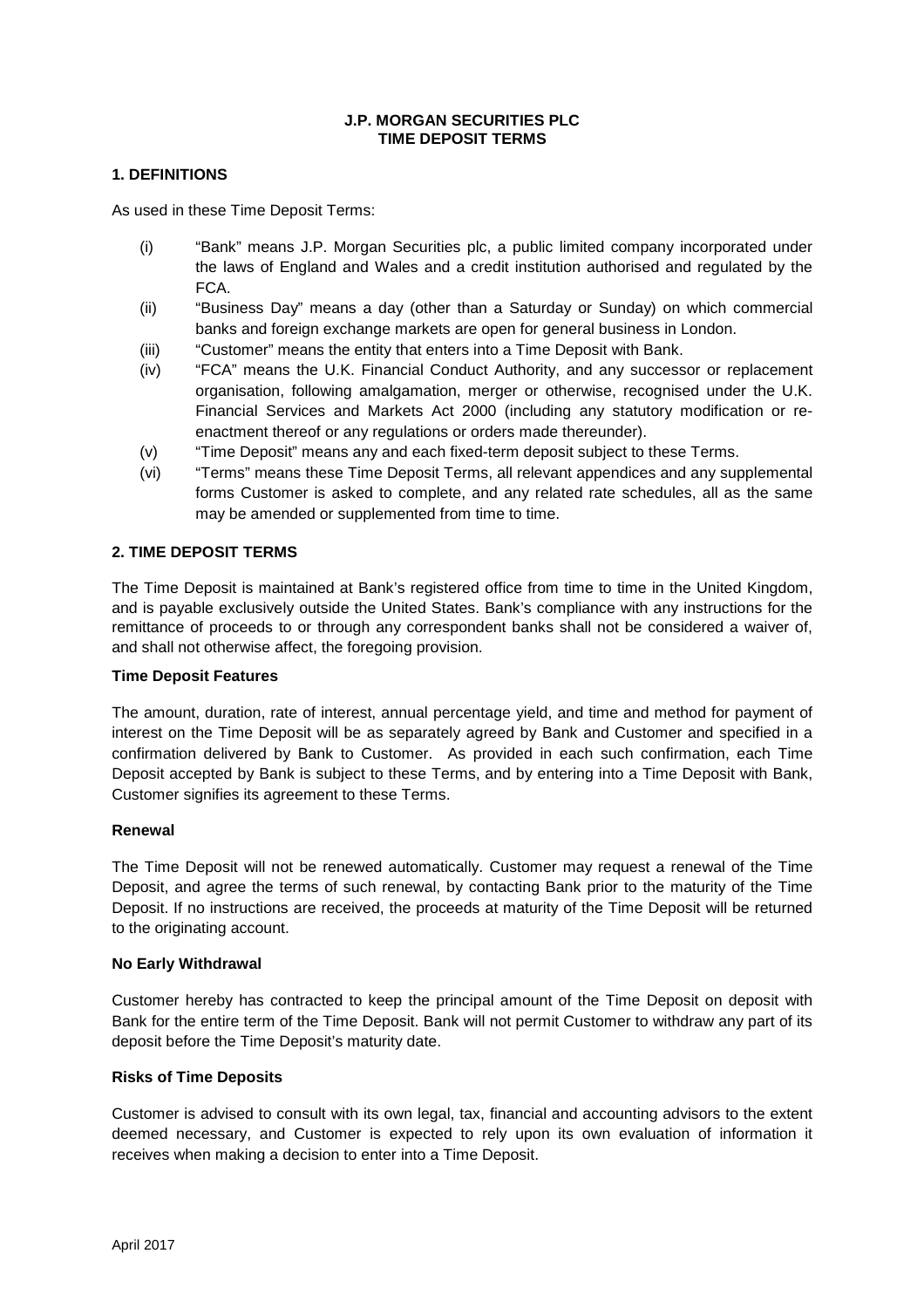# **Customer's capacity**

The principal amount of the Time Deposit held with Bank shall constitute a debt from Bank to Customer (whether for Customer's own account or, subject to Clause 12, as trustee), regardless of whether Customer is acting for underlying clients or other third parties.

### **3. CUSTOMER REPRESENTATIONS AND WARRANTIES**

Customer represents and warrants that (i) all information given to Bank from time to time is accurate, true and complete; (ii) it has the power to enter into and perform under these Terms; (iii) all necessary actions have been taken and approvals received in accordance with its organizational documents and applicable law and regulation; and (iv) it is duly organised and validly existing in the jurisdiction in which it is organised.

# **4. AUTHORISED INSTRUCTIONS**

Customer's instructions to Bank in respect of the Time Deposit shall be given in such form and by such means as Bank shall specify to Customer from time to time (which may include communications in writing, by telephone or by electronic means). Customer agrees that Bank will not be liable for any loss, cost, expense or other liability arising out of any instructions (transmitted in writing, by telephone, electronically or by any other means) which it believes to be genuine. Bank will not be responsible for any loss, liability, cost or expense of acting upon unauthorised or fraudulent instructions which it believes to be genuine, and Customer agrees it will bear the risk of loss.

# **5. MONITORING CONVERSATIONS; ELECTRONIC COMMUNICATIONS**

Customer understands that Bank may monitor or record conversations and telephone calls (should Bank elect, in Bank's discretion, to do so) that Customer has with Bank employees or agents for the purpose of verifying transactions, quality control, or for other business reasons. Confidentiality and integrity of messages via email, facsimile, or other electronic media cannot be assured, and electronic media may not always transmit correctly, so Customer will not assume Bank has received a message via such media if Bank does not respond. Customer understands that messages left on a voice-mail system may not be collected immediately for various reasons and, again, Customer will not assume Bank has received a message.

### **6. CONFIRMATIONS**

All confirmations will be sent by fax, by mail at the address Customer provides, by SWIFT or by such other means as shall be agreed with Customer from time to time. Customer agrees that it must review confirmations promptly and notify Bank immediately of any errors, omissions, improper payments, or transfers. Unless otherwise provided by applicable law or regulation or specifically provided elsewhere in these Terms, Customer agrees that it cannot make a claim against Bank based on any error, omission, improper payment or transfer disclosed by a confirmation if it fails to notify Bank of it within ten (10) Business Days after the dispatch of the confirmation to Customer. Customer understands that it will not receive any account statements reflecting any Time Deposit which it has entered into.

### **7. LIMITATIONS ON RESPONSIBILITIES AND LIABILITIES; INDEMNIFICATION**

Bank shall be responsible for the performance of only those duties that are set forth in these Terms.

Except as otherwise provided by law, Bank's sole liability to Customer, its legal representatives, assigns or any other party for any wrongful act or failure to act in connection with any of the products or services provided to Customer shall be any direct damages Customer incurs because of Bank's gross negligence or wilful misconduct. Direct damages will be limited to the amount of any funds lost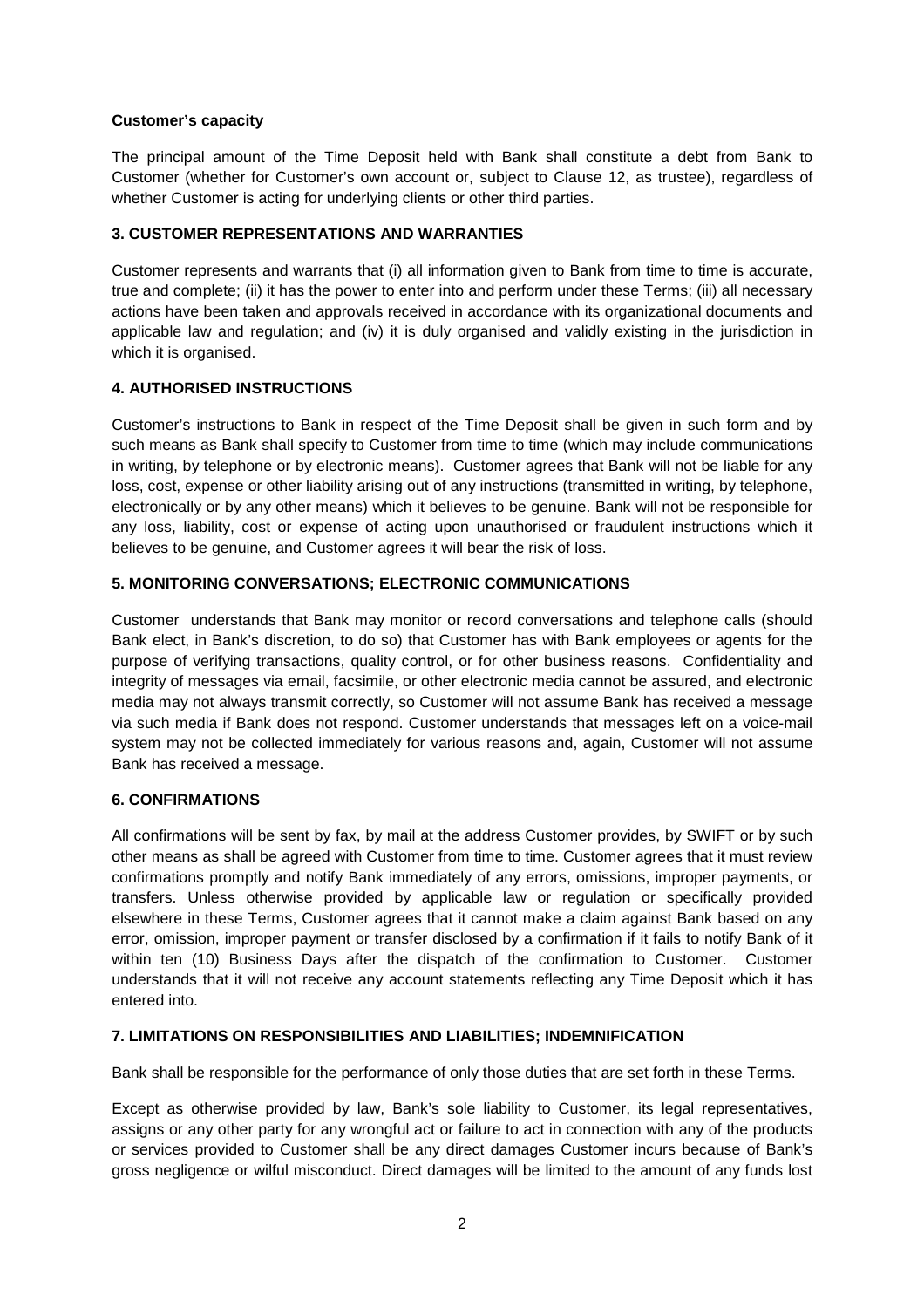because of such gross negligence or wilful misconduct, together with compensatory interest with respect to any relevant transaction. Under no circumstance shall Bank be liable to Customer or any other person for any services provided by third parties (e.g., communications carriers) or for any indirect, incidental, special, or consequential damages, regardless of the form of action and even if Bank has been advised of the possibility of such damages. Bank disclaims any and all warranties, whether express or implied, including but not limited to, all warranties of merchantability or fitness for a particular purpose.

Bank will not be responsible for losses caused directly or indirectly by events or conditions beyond Bank's control, such as war, acts of terrorism, natural disasters, government restrictions, strikes, a failure of public utility, communication, computer, equipment or other systems, a failure or delay in receiving electronic data or any law, legal or regulatory requirements, exchange or market rulings, or suspension of trading.

Customer will indemnify Bank and hold it harmless from any claim, loss, liability and expense, including, without limitation, collection costs, reproduction and search costs and the reasonable fees and disbursements of counsel and other advisers incurred by Bank (i) in rendering services hereunder; (ii) if Customer breaches these Terms; (iii) if a third party brings a claim, suit or proceeding against Bank because Bank provided products or services to Customer; or (iv) resulting from a subpoena, administrative order, court order, levy, garnishment, attachment or other legal process affecting the Time Deposit. Customer will not be required to indemnify Bank to the extent that the claim, loss, or liability results directly from Bank's gross negligence or wilful misconduct.

# **8. TAXES**

Customer will be responsible for the payment of all taxes relating to the Time Deposit. Customer will reimburse Bank on demand for any taxes, assessments or charges that are imposed at any time on or in connection with the Time Deposit and shall indemnify Bank against liability for any such tax (including any interest and penalties). Bank is authorised to deduct from the Time Deposit any taxes or levies required to be deducted by any revenue or governmental authority for whatever reason with respect to the Time Deposit.

# **9. RETENTION OF ASSETS; DISPUTES OVER ACCOUNT ASSETS**

Bank may refuse to pay out any money from the Time Deposit upon receipt of oral or written notice of a claim regarding the Time Deposit, until Bank has a court order or the written consent of all required parties. Customer agrees to reimburse Bank for any expenses, including reasonable attorneys' fees, that Bank incurs because of any dispute, including any incurred without litigation. Bank is not required to determine whether a dispute has merit in order to take one of the actions permitted by this section.

### **10. COMPLIANCE WITH LAWS**

Customer certifies that it has observed and will continue to observe all laws and regulations that apply to its activities and relationship with Bank.

### **11. RULES AND REGULATIONS**

Customer's transactions will be effected in accordance with Bank's internal rules and policies, all applicable laws, rules, regulations, and treaties.

# **12. CLIENT MONEY**

If Customer wishes to place client money in a Time Deposit, at the written request of Customer, Bank will acknowledge that the Time Deposit is held by Customer as trustee for clients of Customer. It shall be Customer's responsibility to send a letter to Bank to obtain written confirmation from Bank in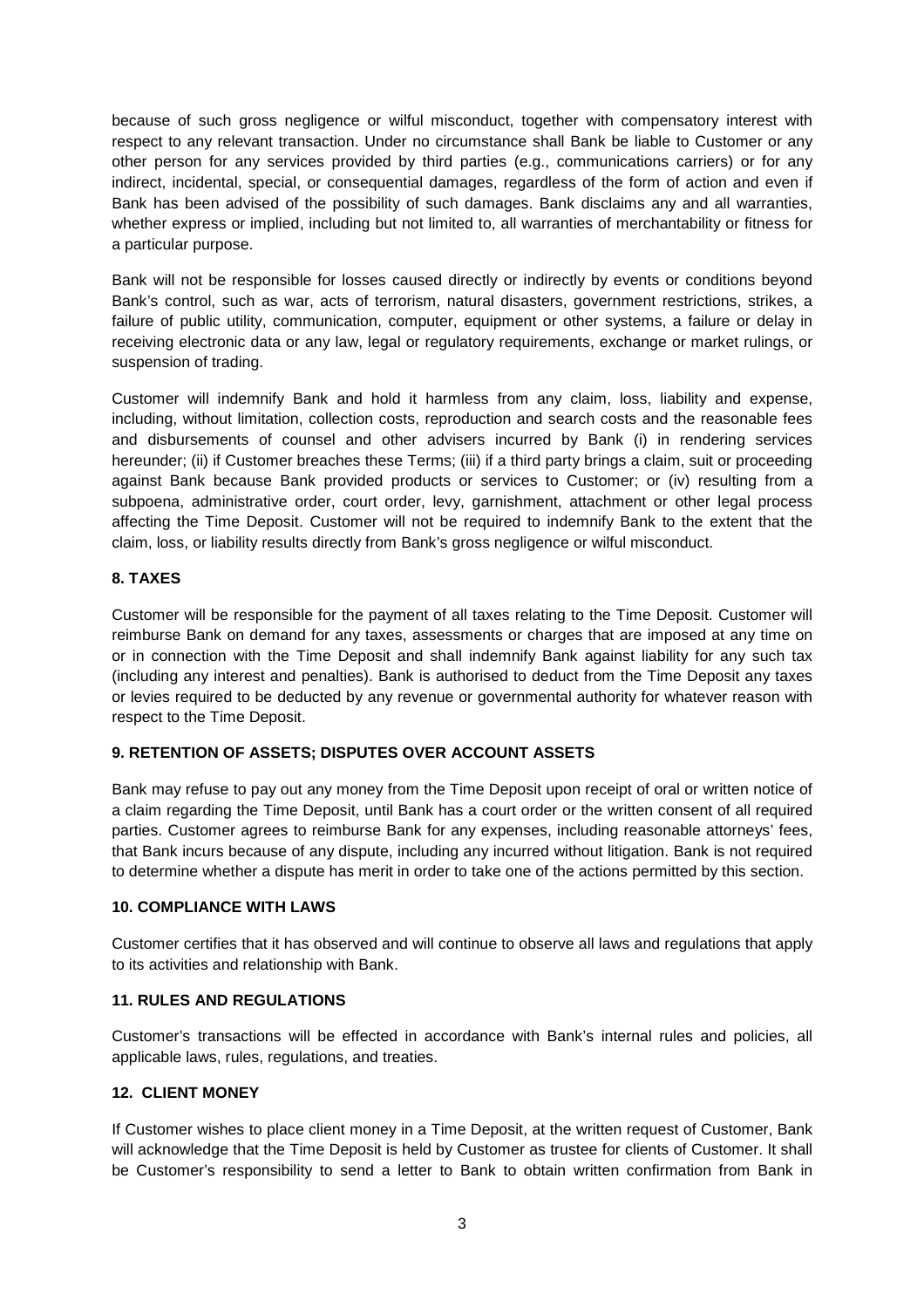accordance with the rules of the FCA and to check that each confirmation sent by Bank in respect of the relevant Time Deposit correctly records that the Time Deposit is held by Customer for clients of Customer. Customer represents and warrants that in respect of any such client money it has carried out all due diligence required under relevant laws, including without limitation all applicable prevention and detection of money laundering, client identification and sanctions laws and regulations (for the avoidance of doubt, including any sanctions administered by the U.S. Treasury's Office of Foreign Assets Control or by Her Majesty's Treasury), to satisfy itself of the good standing of each person on whose behalf it is depositing client money and that each such person is not involved in any money laundering or criminal activity, or the subject of any such sanctions.

Unless Bank has been specifically advised in writing by Customer, and Bank has acknowledged being so notified in writing, Customer agrees that all cash held by Customer in any account with Bank in the United Kingdom will: (i) not be held in accordance with the client money rules of the FCA; and (ii) be held as banker, not as trustee and will therefore not be subject to the protections conferred by the FCA's client money rules, and such money will not be segregated from Bank's money, and may be used by it in the course of its business. In the event of Bank's failure, the FCA's Client Money Distribution Rules ("Client Money Distribution Rules") will not apply to these sums and so Customer will not be entitled to share in any distribution under the Client Money Distribution Rules and Customer will therefore only rank as a general creditor of Bank.

### **13. GOVERNING LAW; NO THIRD PARTY RIGHTS**

These Terms, and any dispute, controversy, proceedings or claim of whatever nature (whether contractual, non-contractual or otherwise) arising out of or in any way relating to these Terms, shall be governed by, and construed in accordance with, English law. A person who is not a party to these Terms has no rights under the Contracts (Rights of Third Parties) Act 1999 to enforce any provision of these Terms.

### **14. SUCCESSORS AND ASSIGNS; SUBCONTRACTING**

These Terms shall be binding upon and inure to the benefit of each of Bank and Customer and their respective successors, assigns, and representatives. Customer will not assign any of its rights or obligations under these Terms without Bank's prior written consent. Except where prohibited by applicable law or regulation, Bank may assign its rights and obligations under these Terms, or grant participations in Bank's rights, to any other party, without notice to Customer or Customer's consent.

### **15. ENTIRE TERMS, AMENDMENT, WAIVER, AND CONSTRUCTION**

These Terms contain the entire terms and conditions relating to the Time Deposit, and supersedes any prior oral or written Terms relating to the Time Deposit. No prior conduct, past practice, or oral statement by Bank's officers or employees will modify Customer's or Bank's obligations under these Terms. These Terms may be amended by Bank at any time on 90 days' notice sent to Customer. Bank does not waive any right under these Terms or under applicable law because Bank delays in exercising that right. If Bank exercises any single or partial right, Bank may exercise or further exercise that right or any other right or remedy at a later time. Bank's rights are cumulative under these Terms and do not exclude any rights or remedies provided by law.

### **16. DEPOSIT PROTECTION**

Bank is covered by the U.K. Financial Services Compensation Scheme ("FSCS"), the U.K's deposit guarantee scheme. The FSCS can pay compensation to depositors if a bank is unable to meet its financial obligations. The scheme is only available to certain types of claimants (referred to as eligible depositors).